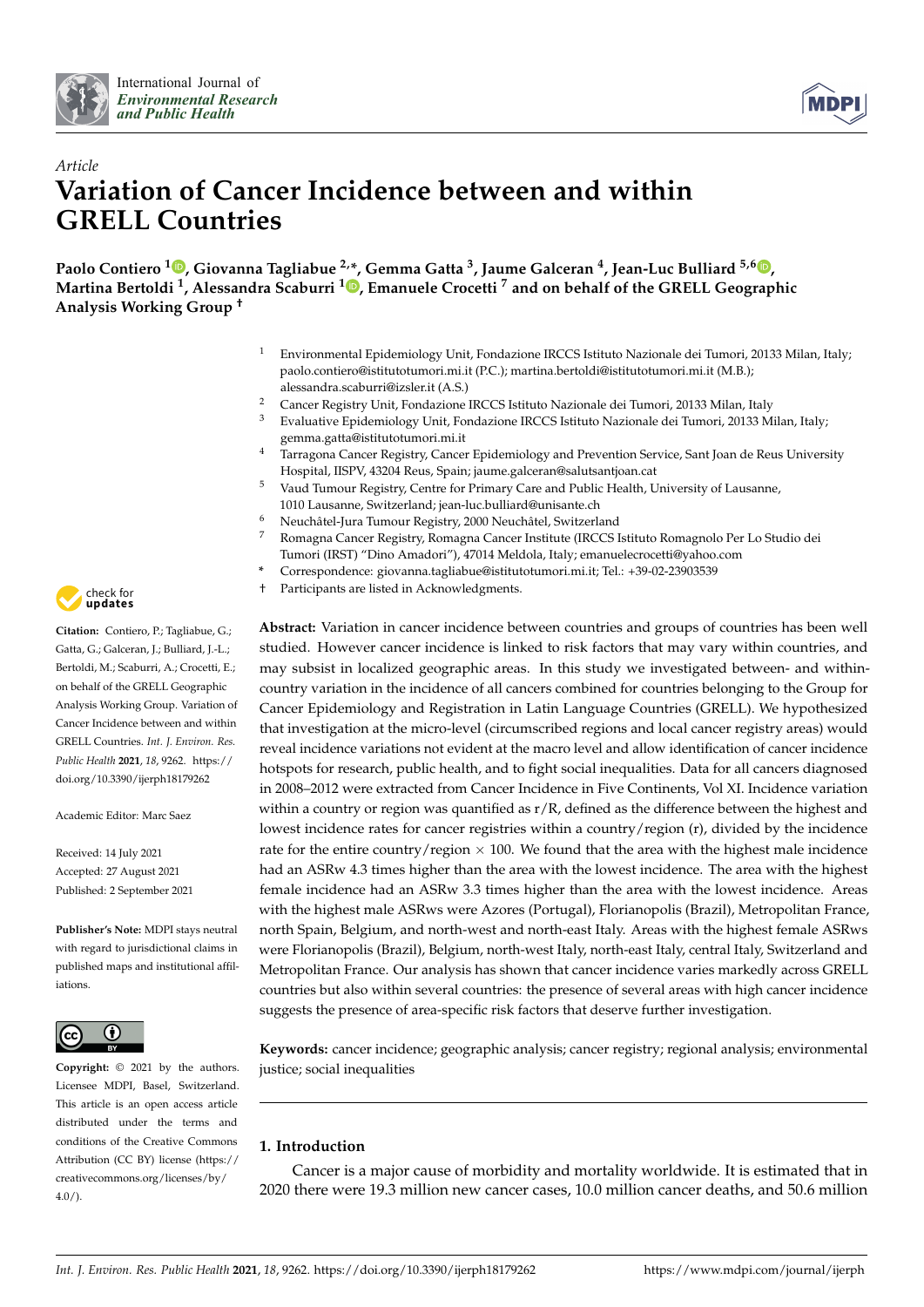survivors with cancer diagnosed up to 5 years previously [\[1\]](#page-8-0). Comparison of cancer incidence between countries and between areas within countries can reveal peaks and troughs indicating varying patterns of risk.

In this study we analysed cancer incidence in countries of Latin America, the Caribbean, and Europe, belonging to the Group for Cancer Epidemiology and Registration in Latin Language Countries (GRELL) [\[2\]](#page-8-1). GRELL countries have historical, cultural, and linguistic ties, but are widely separated geographically and have differing health systems and public health policies, also the risk factors for cancer show a very heterogeneous geographical distribution. For example the fraction (%) of all-cancers among males attributable to excess body mass index went in the GRELL countries from 1.3 (Ecuador) to 4.5 (Argentina), among females from 4.7 (Peru) to 11.6 (Puerto Rico) [\[3\]](#page-8-2). The ASRws attributable to all infectious agents, for males, went from 13.3 (Argentina) to 27.6 (Chile), for females from 20.4 (Uruguay) to 41.7 (Peru) [\[4\]](#page-8-3). The fraction (%) of melanoma cases among males attributable to ultraviolet (UV) radiation exposure went from 34.4 (Chile) to 94.4 (Switzerland), among females went from 1.20 (Peru) to 89.4 (Switzerland) [\[5\]](#page-8-4). Population weighted ambient concentrations (dust and sea-salt free) of fine particulate matter ( $PM<sub>2.5</sub>$ ) between 2001 and 2010 went from 4.9  $\mu$ g/m $^3$  (Tropical Latin America) to some locations in the Po Valley in Italy exceeding the 35  $\mu$ g/m<sup>3</sup> [\[6\]](#page-8-5). Globally a positive relationship between overall cancer incidence and the Human Development Index, a composite index of life expectancy, education, and gross national income was observed, the same pattern was found in the GRELL countries. Usually the studies that compare cancer incidence at an international level compute the ASRws at a country level without considering within country variations [\[7–](#page-8-6)[10\]](#page-8-7). Our aim was to assess whether all-cancer incidence varied between these countries, and also between geographic regions within countries, on the hypothesis that the investigation of regions and individual cancer registry areas would reveal information not evident at the country level. Identification of peaks and troughs indicating varying patterns of risk should stimulate etiologic research, provide indications for health resource allocation, and guide interventions to reduce risks [\[7](#page-8-6)[–10\]](#page-8-7).

## **2. Materials and Methods**

## *2.1. Incidence*

We downloaded cancer data pertaining to 108 GRELL cancer registries in 15 countries of Latin America, the Caribbean, and Europe. The more updated cancer incidence data, available on the IARC website [\[11\]](#page-8-8) and published in Volume XI of Cancer Incidence in Five Continents [\[12\]](#page-9-0), comprised cancer cases diagnosed in 2008–2012, together with person-years of follow-up, for each cancer site, by age at diagnosis (5-year age classes from 0 years), cancer registry, and sex. We computed age-specific incidence rates for every registry, for 5-year age classes (from 0–4 years to 75+ years), as the quotient of the number of cases and the number of person-years in the respective categories of sex and age-class, expressed per 100,000 person-years. We defined person-years as the sum of the population counts in a specific geographical area surveyed by a registry in the years for which registry data were published in Volume XI of Cancer Incidence in Five Continents, categorized by sex and age class. We estimated cancer incidence per 100,000 using the direct method standardized to the World Standard Population (ASRw), computing the weighted average of the age-specific rates using as weights the World Standard Population.

From these data we estimated cancer incidence per 100,000 using the direct method standardized to the World Standard Population (ASRw). This method is the same as that used by IARC [\[13\]](#page-9-1), except that we merged age classes from 75 years on, because several registries only made data available for the merged  $\geq$ 75 year age class. We estimated ASRws for all cancers combined, excluding non-melanoma skin cancer (ICD10 codes C00-C97, except C44) for each country, and also—when incidence variation was high as measured by the method of Crocetti et al. [\[13\]](#page-9-1)—for geographic regions and sub-regions within countries. We computed the ASRw for countries and regions by using the same method.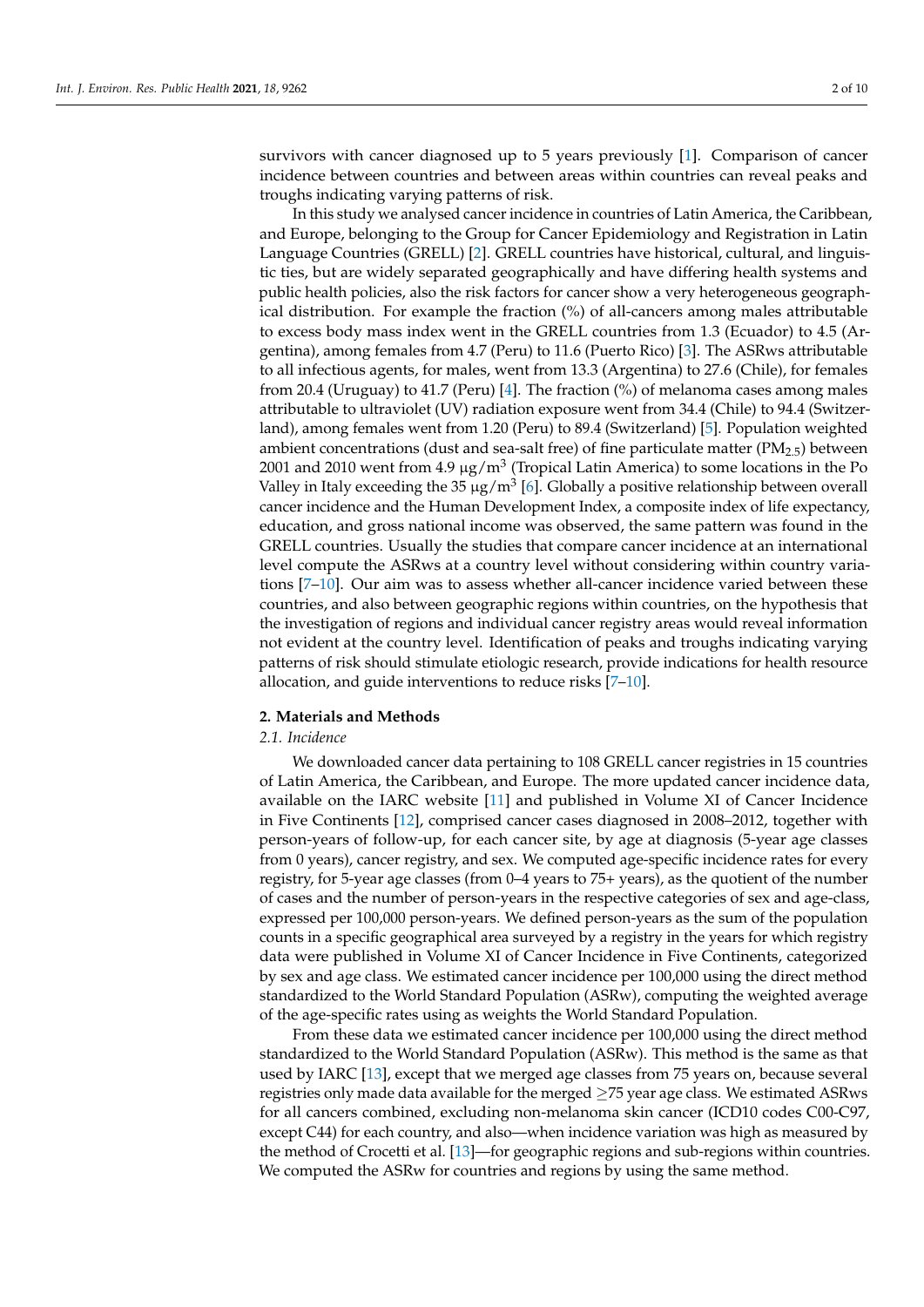## *2.2. Within-Country Incidence Variation 2.2. Within-Country Incidence Variation*

ation in age-standardized incidence rates (ASRw).

The variation in incidence within a country, or region within a country, was quantified as  $r/R$ , defined, after Crocetti et al., [\[13\]](#page-9-1) as the difference (r) between the highest and lowest incidence rates for cancer registries within a country/region, divided by the incidence rate for the entire country/region × 100 (R). Crocetti et al. considered that an r/R of  $\geq$ 30 indicated high (within-country) variation and that an  $r/R$  of <15% indicated low variation. We adopted the single r/R threshold of 30%.

The flow chart (Figure [1\)](#page-2-0) illustrates how we proceeded. The flow chart (Figure 1) illustrates how we proceeded.

<span id="page-2-0"></span>

**Figure 1. <b>Figure 1. Figure 1. Figure 1. Figure 1. Figure 1. Figure 1. Figure 1. Figure 1. Figure 1. Figure 1. Figure 1. Figure 1. Figure 1. Figure 1. Figure 1. Figure 1. Figure 1. Figure Figure 1.** Flow-chart illustrating how geographic entities were defined according to variation in

We first examined incidence variation (r/R) between the cancer registries within a country (Step 1). When the r/R was <30% we used the overall incidence to represent the whole country. If the r/R was high ( $\geq$ 30%), we divided that country into geographic regions. In Step 2 we analysed the variation of incidence, by cancer registry, within each regions. region. If a regional r/R was <30%, we used the regional incidence as representative of the whole region. If a regional  $r/R$  was  $\geq 30%$ , we identified (Step 3) the cancer registry (or registries) responsible for the high r/R. Therefore, we report incidence rates for countries. However, if within-country incidence variation was high we report incidence rates for regions. Furthermore, if within-region variation was high we indicate the cancer registries responsible for the high variation  $\epsilon$ responsible for the high variation. We first examined incidence variation  $(r/R)$  between the cancer registries within a responsible for the high variation.

## **3. Results**

## **3. Results**  *3.1. Breakdown of Countries into Regions According to r/R*

Table [1A](#page-3-0),B, for males and females respectively, show incidence (ASRw) for the 15 GRELL countries analysed, in order of decreasing incidence. Table S1 shows the list of the registries and the sizes of the populations under study by registry and by country. Four countries—Belgium, Costa Rica, Puerto Rico and Uruguay sent in data from nationwide cancer registries, so within-country variations could not be assessed, and only incidence by country is reported. Furthermore, for Portugal and Peru, data were only available for the Azores and Lima cancer registries, respectively, so again, within-country incidence variation could not be assessed. Of the remaining nine countries, seven countries for males were divided into regions because of high within-country incidence variation: Ecuador (r/R = 76.49%), Brazil (55.11%), Colombia (39.60%), Italy (35.13%), France (34.68%), Spain (30.30%), and Argentina (30.07%) (Table S2). Switzerland (11.82%) and Chile (6.41%) were not divided into regions for low within-country incidence variations. For females, five of the nine countries were divided into regions because of high within-country incidence variation: Brazil (83.15%), Ecuador (68.35%), France (44.85%), Argentina (32%) and Italy (33.04%).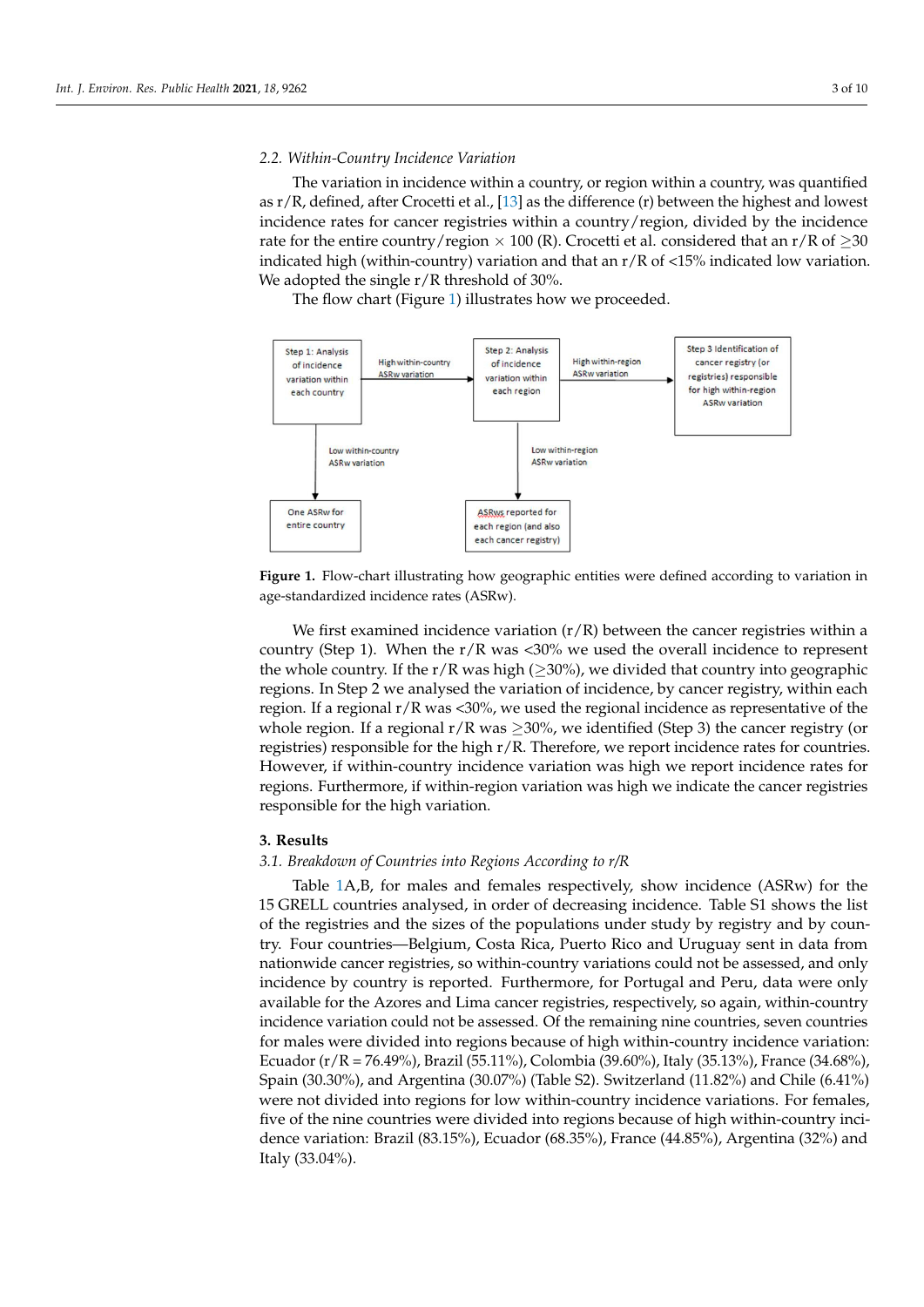<span id="page-3-0"></span>**Table 1.** Age-standardized incidence rates in males (A) and females (B) for all cancers combined (except non-melanoma skin cancer) in Group for Cancer Epidemiology and Registration in Latin Language Countries (GRELL) countries for the years 2008–2012. Rates are per 100,000 person-years and age-standardized to the world population (ASRw). Countries are listed in descending order of incidence.

| 1A                       |                        | 1B                       |                          |
|--------------------------|------------------------|--------------------------|--------------------------|
| Country                  | <b>Incidence Males</b> | Country                  | <b>Incidence Females</b> |
| Portugal (Azores)        | 381.92                 | Belgium <sup>*</sup>     | 289.21                   |
| France                   | 369.35                 | Italy                    | 264.22                   |
| Belgium <sup>*</sup>     | 364.28                 | Switzerland              | 261.41                   |
| Spain                    | 339.97                 | France                   | 258.36                   |
| Switzerland              | 338.22                 | Uruguay*                 | 216.77                   |
| Italy                    | 331.81                 | Spain                    | 210.56                   |
| Uruguay <sup>*</sup>     | 289.56                 | Portugal (Azores)        | 209.67                   |
| Brazil                   | 272.58                 | Argentina                | 201.16                   |
| Puerto Rico <sup>*</sup> | 258.28                 | Brazil                   | 199.34                   |
| Argentina                | 215.22                 | Puerto Rico <sup>*</sup> | 197.95                   |
| Chile                    | 209.75                 | Peru (Lima)              | 187.51                   |
| Peru (Lima)              | 187.04                 | Chile                    | 174.99                   |
| Colombia                 | 179.15                 | Colombia                 | 171.71                   |
| Costa Rica *             | 173.90                 | Costa Rica *             | 167.25                   |
| Ecuador                  | 135.11                 | Ecuador                  | 152.43                   |

\* Countries that sent in data from nationwide cancer registries, so within-country variations could not be assessed.

Spain (24.58%), Colombia (11.93%), Chile (5.81%) and Switzerland (11.82%) were not divided into regions for low within-country incidence variation (Table S3). For males and females, Argentina [\[1\]](#page-8-0) was divided into north, central and south; Brazil [\[2\]](#page-8-1) into north-east, central, and south; Ecuador [\[3\]](#page-8-2) into north-central, central, south, and Pacific; France [\[4\]](#page-8-3) into Metropolitan and Overseas; and Italy [\[5\]](#page-8-4) into north-east, north-west, central, south, and islands. For males only, Spain [\[6\]](#page-8-5) was divided into north and east and south. As a result of these divisions (i.e., application of Step 2, Figure [1\)](#page-2-0), 28 geographic entities in males (Table [2A](#page-4-0)) and 27 geographic entities in females (Table [2A](#page-4-0)) were identified, all now with low within-entity incidence variation.

Finally (Step 3, Figure [1\)](#page-2-0) we isolated the cancer registries of Florianopolis (Brazil) for males and females and Cali (Colombia) for males only, resulting in 30 geographic entities in males and 28 in females.

## *3.2. Country and Regional Incidence Rates*

## 3.2.1. Males

Cancer incidence in males was higher in all European GRELL countries than all Latin American and Caribbean countries. Italy, the European country with lowest male incidence, was 40 ASRw points higher than Uruguay, the Latin-Caribbean country with highest male incidence (Table [1A](#page-3-0)). Azores (Portugal) had the highest male cancer incidence (381.92). The registry of Florianopolis (Brazil) had the second highest incidence (380.33), while Brazil was in the middle of the country rankings (272.58, Table [1A](#page-3-0)), and central and north-east Brazil were in the middle of the entity rankings. Incidence for Spain was 339.97 overall (Table [1A](#page-3-0)), with north and east Spain (Table [2A](#page-4-0)) at 357.91, and south Spain nearly 50 ASRw points lower at 308.34. As a country, France had the second highest male incidence (369.35). After dividing France into Metropolitan and Overseas areas, incidence in Metropolitan France remained high (372.25) while incidence in Overseas France was over 60 ASRw points lower than Metropolitan France. Belgium (364.28, country only) had a very similar incidence to the registries of France as a whole. Switzerland (338.22, country only) had similar incidence to Italy (331.81) but higher incidence than Brazil (258.28), while Florianopolis (Brazil) and north-west and north-east Italy had considerably higher incidence levels. Italy had the sixth highest incidence (Table [1A](#page-3-0)), and considerable incidence variation, with north-west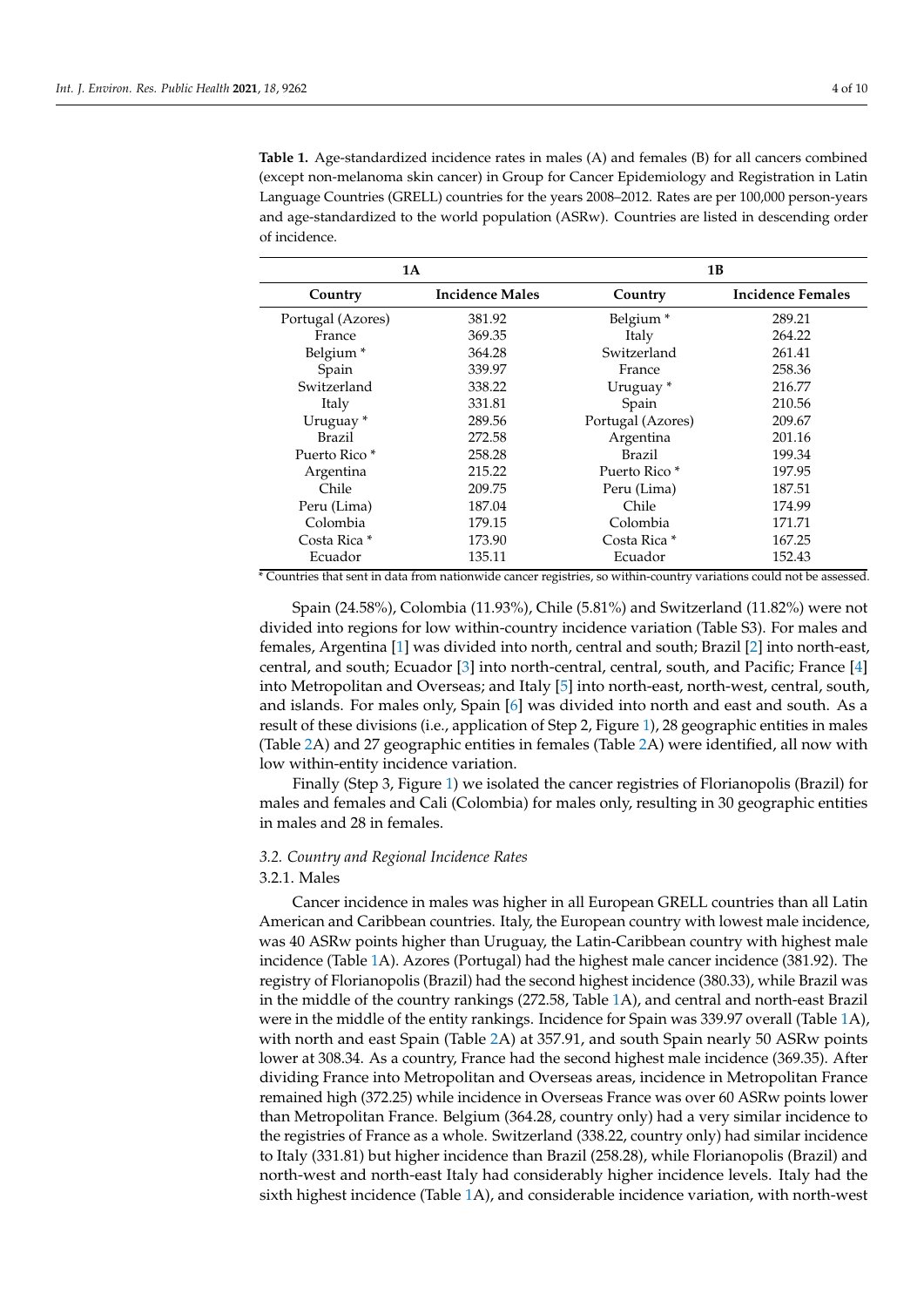and north-east Italy over 50 ASRw points higher than the Islands of Italy. Argentina (215.22) was split into high incidence central Argentina (222.12) and low incidence north Argentina (189.68) and south Argentina (173.24). As a country Colombia was near the bottom of Table [1A](#page-3-0) (179.15), but the cancer registry of Colombia-Cali had much higher incidence (204.49) than the Rest of Colombia (149.97). Costa Rica (173.90, country only) had a very similar incidence to the registries of Colombia as a whole. Ecuador had a similar pattern: as a country it had the lowest incidence in the GRELL area (135.11), but incidence varied widely: 192.79 for central-north Ecuador, 168.50 for south Ecuador, 125.43 for central Ecuador, and 89.45 for Pacific Ecuador.

<span id="page-4-0"></span>**Table 2.** Age-standardized incidence rates in males (A) and females (B) for all cancers combined (except non-melanoma skin cancer) for geographic entities (countries, regions and cancer registries) characterized by low within-entity incidence variation (identified in Step 3, Figure [1\)](#page-2-0). Incidence years are 2008–2012; rates are per 100,000 person-years, age-standardized to the world population (ASRw) and listed in descending order of incidence.

| Region                    | <b>Incidence Males</b> | Region                    | <b>Incidence Females</b> |
|---------------------------|------------------------|---------------------------|--------------------------|
| Azores, Portugal          | 381.92                 | Florianopolis, Brazil *   | 338.43                   |
| Florianopolis, Brazil *   | 380.33                 | Belgium <sup>**</sup>     | 289.21                   |
| Metropolitan France       | 372.25                 | North-east Italy          | 281.59                   |
| Belgium <sup>**</sup>     | 364.28                 | Central Italy             | 268.03                   |
| North-east Spain          | 357.91                 | North-west Italy          | 267.75                   |
| North-east Italy          | 346.53                 | Metropolitan France       | 262.20                   |
| North-west Italy          | 343.67                 | Switzerland               | 261.41                   |
| Switzerland               | 338.22                 | South Italy               | 240.80                   |
| Central Italy             | 324.55                 | Islands of Italy          | 237.76                   |
| South Italy               | 317.03                 | Uruguay <sup>**</sup>     | 216.77                   |
| South Spain               | 308.34                 | Spain                     | 210.56                   |
| Overseas France           | 304.79                 | Azores, Portugal          | 209.67                   |
| Central Brazil            | 301.67                 | North-east Brazil         | 208.57                   |
| Islands of Italy          | 292.27                 | Central Argentina         | 207.66                   |
| Uruguay <sup>**</sup>     | 289.56                 | South Ecuador             | 206.51                   |
| North-east Brazil         | 281.88                 | Central-north Ecuador     | 199.11                   |
| Puerto Rico <sup>**</sup> | 258.28                 | Puerto Rico <sup>**</sup> | 197.95                   |
| South Brazil              | 235.58                 | Central Brazil            | 194.18                   |
| Central Argentina         | 222.12                 | Lima (Peru)               | 187.51                   |
| Chile                     | 209.75                 | Overseas France           | 181.03                   |
| Cali.* Colombia           | 204.49                 | South Brazil              | 179.99                   |
| Central-north Ecuador     | 192.79                 | Chile                     | 174.99                   |
| North Argentina           | 189.68                 | North Argentina           | 174.77                   |
| Lima (Peru)               | 187.04                 | Costa Rica **             | 167.25                   |
| Costa Rica **             | 173.90                 | Colombia                  | 171.71                   |
| South Argentina           | 173.24                 | South Argentina           | 149.16                   |
| South Ecuador             | 168.50                 | Central Ecuador           | 144.88                   |
| Rest of Colombia          | 149.97                 | Pacific Ecuador           | 102.32                   |
| Central Ecuador           | 125.43                 |                           |                          |
| Pacific Ecuador           | 89.45                  |                           |                          |

\* Cancer registries responsible for high within-region incidence variation; \*\* Countries that sent in data from nationwide cancer registries, so within-country variations could not be assessed.

#### 3.2.2. Females

As with males, cancer incidence was generally higher for females in European GRELL countries than Latin American/Caribbean countries (Table [1B](#page-3-0)). However there was an exception: Uruguay had higher incidence than Spain and Azores (Portugal). For Brazil, incidence for females was middle-ranking (199.34) but varied markedly by geographic entity: 338.43 in Florianopolis (highest in GRELL area), 208.57 in north-east Brazil, 194.18 in central Brazil, and 179.99 in south Brazil. Belgium had the highest country incidence (289.21, Table [1B](#page-3-0)) but Florianopolis was ranked at the top of Table [2B](#page-4-0) with an incidence nearly 50 ASRw points higher than Belgium. Italy (Table [1B](#page-3-0)) had the second highest incidence in females (264.22) but again with considerable geographic variation: from 281.59, 268.03 and 267.75, respectively, in north-east, central and north-west Italy, to 240.80 and 237.76 in south Italy and the islands. Female cancer incidence in Metropolitan France (262.20) and Switzerland (261.41) fell within the incidence range of the Italian regions,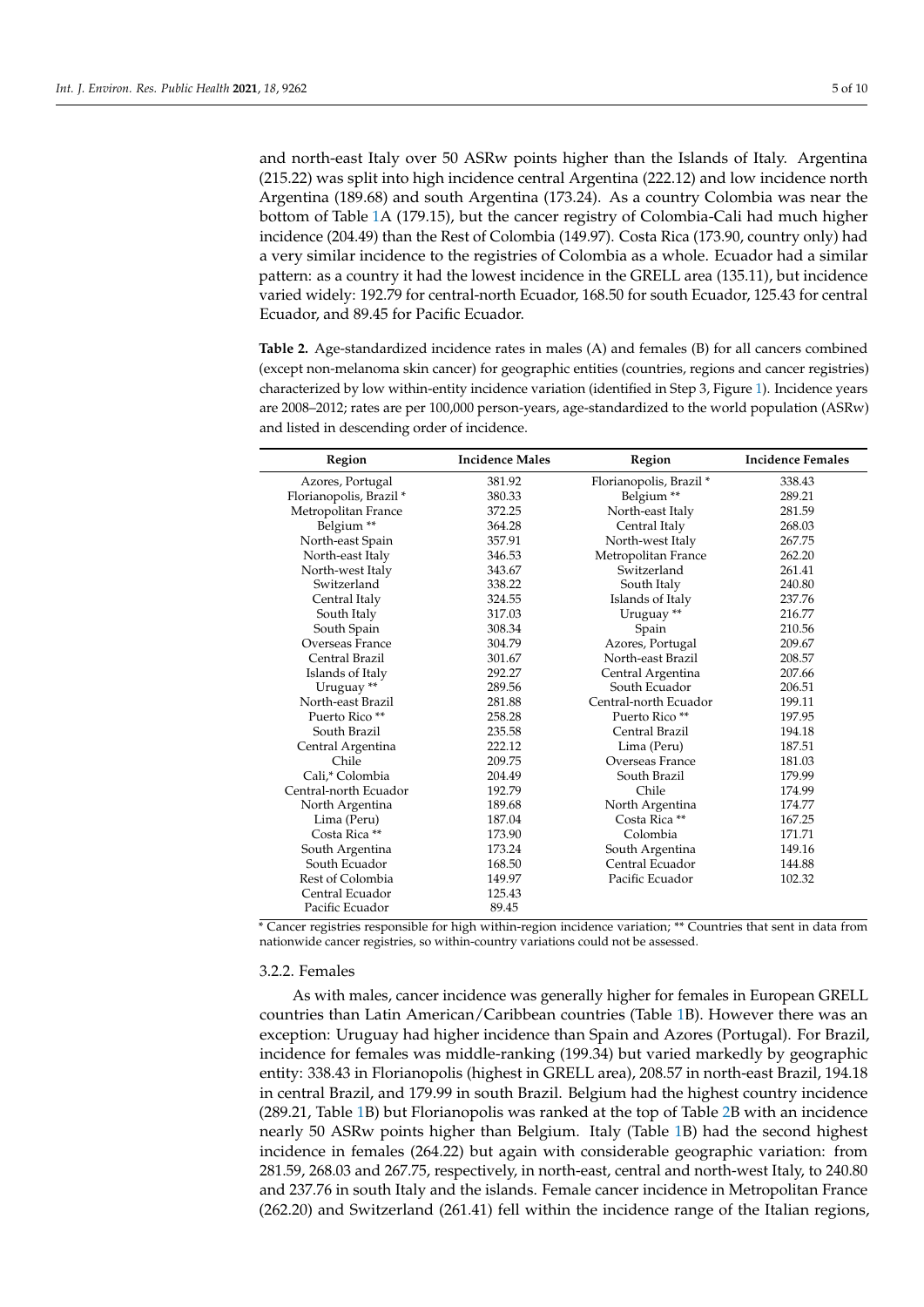while Overseas France had low incidence (181.03). Spain, with middle-ranking female cancer incidence, was not split into regions because of limited within-country incidence variation. By contrast, Argentina was characterized by wide within-country incidence variation: 201.16 for the whole country (middle ranking), 207.66 for central Argentina, 174.77 for north Argentina, and 149.16 for south Argentina. Incidence for Costa Rica, Colombia, Ecuador, Peru (Lima only), Puerto Rico and Chile was low (bottom of Table [1B](#page-3-0)). For Colombia and Chile within-country incidence variation was low. Within Ecuador (152.43) there was marked variation: central Ecuador (144.88) and Pacific Ecuador (102.32) had low incidence; central-north Ecuador had much higher incidence (199.11).

## 3.2.3. Comparisons

Table [3](#page-5-0) shows ratios of highest to lowest ASRws for countries, regions, and cancer registries. For countries the ratios were 2.8 for males and 1.9 for females. For regions the ratios were 4.3 for males and 3.3 for females. For cancer registries the respective ratios were 4.8 and 3.3—closely similar to the regional ratios. The ten cancer registries with the highest all-cancer incidence in males, in order of decreasing incidence were Lille-Métropole (France), Loire-Atlantique (France), Doubs (France), Biella (Italy), Territoire de Belfort (France), Basque Country (Spain), Azores (Portugal), Florianopolis (Brazil), Sondrio (Italy) and Calvados (France). (Supplementary Table S2).

<span id="page-5-0"></span>**Table 3.** Ratios of highest-to-lowest incidence rate in GRELL countries, regions and cancer registries, by sex.

|         | Countries | Regions | <b>Cancer Registries</b> |
|---------|-----------|---------|--------------------------|
| Males   | 2.8       | 4.3     | 4.8                      |
| Females | 1.9       | 3.3     | 3.3                      |

The 10 registries with the highest all-cancer incidence in females, in order of decreasing incidence were Florianopolis (Brazil), Parma (Italy), Romagna (Italy), Modena (Italy), Ferrara (Italy), Lille-Métropole (France), Belgium, Biella (Italy), Mantua (Italy), and Piacenza (Italy) (Supplementary Table S3).

## **4. Discussion**

The aim of this study was to assess, by analysing data from 108 GRELL cancer registries in 15 countries of Latin America, the Caribbean, and Europe, the degree of variation in allcancer incidence between countries, and also between geographic regions within countries, on the hypothesis that investigation of regions and individual cancer registry areas would reveal information not evident at the country level.

Crocetti et al. [\[13\]](#page-9-1) found that neither 95% confidence intervals nor standard errors for national (or supra-national) incidence data provided reliable indications of within (or between) country variation in incidence, since both were largely dependent on the number of cases considered. In the present study, therefore, we used the  $r/R$  indicator proposed by Crocetti et al. [\[13\]](#page-9-1) to identify marked within-country incidence variation and separate out the regions and individual cancer registries responsible for that variation.

Among the nine countries whose within-country incidence could be assessed, we found that seven countries for males and five countries for females could be divided into regions because of high within-country incidence variation, resulting in the identification of several high incidence areas (i.e., Florianopolis, Brazil; north and east Spain; north-east Italy) that were invisible when only incidence by country was considered. These findings suggest that our classification method is useful as it implies we succeeded in identifying the main incidence variations by isolating regions and cancer registries whose incidences differed most markedly.

To the best of our knowledge few studies have assessed all-cancer incidence variation between and within countries. Crocetti et al. [\[13\]](#page-9-1) assessed all cancer incidence variation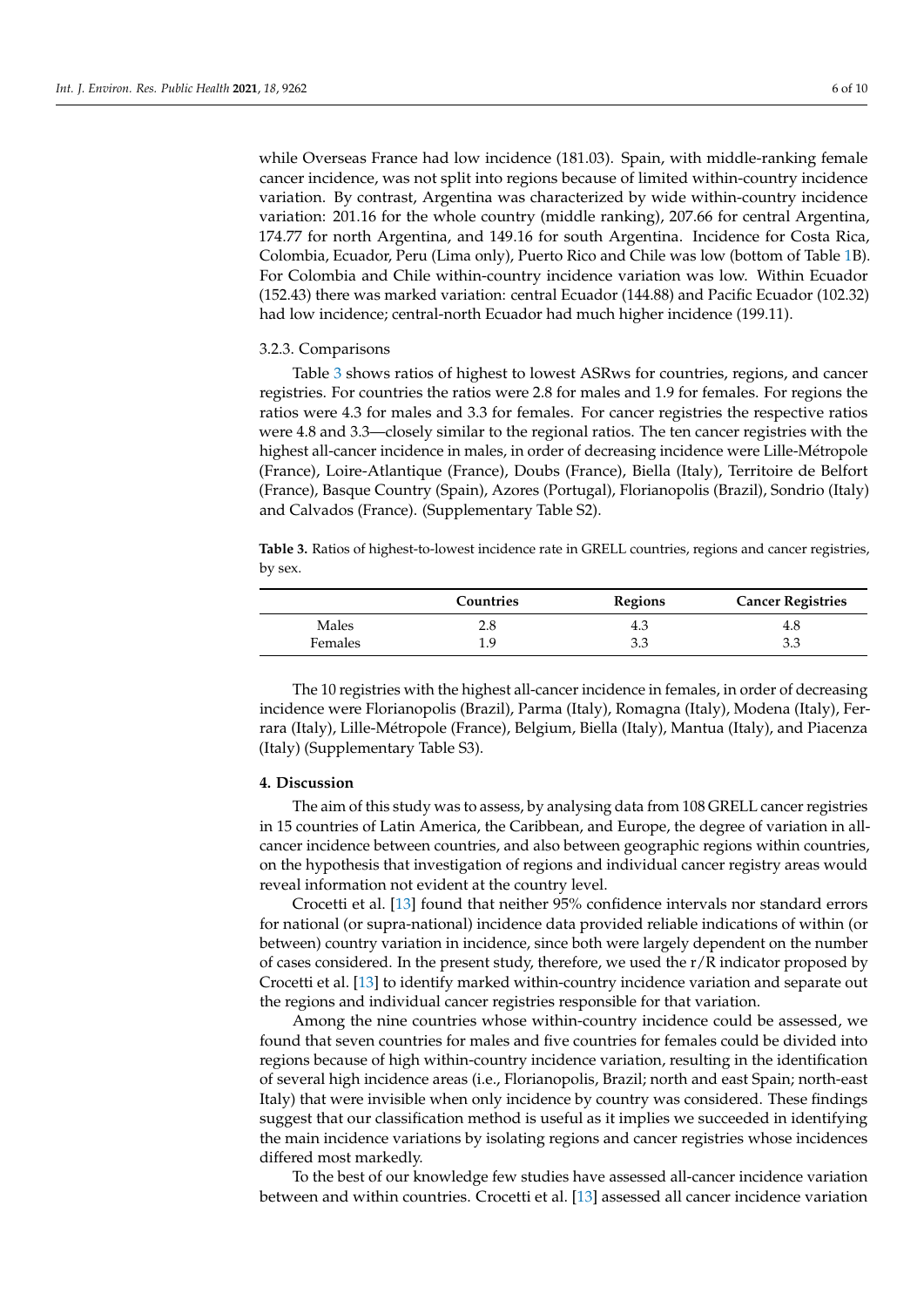between and within Nordic countries. The study of Li et al. [\[14\]](#page-9-2) investigated geographic variations in kidney cancer incidence in European countries, finding marked between and within country variations. The authors concluded that while between-country variations could be influenced by variation in diagnostic and clinical practice, but within-country variations were most likely due to yet-to-be-pinpointed environmental factors that require further investigation. Some studies tried to assess the site-specific cancer burden and their associated risk factors [\[15](#page-9-3)[,16\]](#page-9-4) using available country-level data for the population exposure to risk factors. The same data on risk factor distribution at a within country level were not currently easily available which limits the possibility to interpret some of the differences we observed without performing high-definition studies. However, some hypothesis could be suggested by looking at specific areas, for example, the differences in ASRw between north-east and north-west regions of Italy with respect to those of the south and the islands could be hypothesized to be linked to differences in diet, more Mediterranean in the south and the islands with respect to that of north-east and north-west [\[17\]](#page-9-5) and to be linked to a different exposure of the populations to  $PM_{2.5}$  [\[6\]](#page-8-5).

The most noteworthy finding of the present study is that the area covered by the Florianopolis (Brazil) cancer registry had particularly high all-cancer incidence, both in males and females: incidence was much higher than in other Brazilian regions, and up with the highest in Europe. Florianopolis is a costal and island city in the state of Santa Catarina in the south of Brazil. It has little heavy industry, and its economy is based mainly on information technology, tourism and services [\[18\]](#page-9-6). It is a wealthy area and it is possible that its residents may have more sedentary lifestyles, and consume more unhealthy foods, tobacco and alcohol, than populations of less wealthy parts of Brazil. However the exceptionally high rate suggests the possibility of a local environmental cause. Similar factors may account for the very high all-cancer incidence among males in the Azores, a group of volcanic islands in the middle of the Atlantic.

We also found high incidence for males in the cancer registry of Cali (204.49) compared to the rest of Colombia (149.97), however it is possible that Cali, the most ancient cancer registry in Latin America, suffered from less incompleteness of cancer registration than other cancer registries of the rest of Colombia [\[19–](#page-9-7)[21\]](#page-9-8).

Central-north Ecuador (192.79) also had high incidence compared with other regions of Ecuador (89.45–168.50). The north-central part of Ecuador corresponds in fact to the cancer registry that covers the city of Quito, the capital of Ecuador, and it is possible that many patients who do not normally reside in the city go there for treatment and this produces an over-registration with the corresponding artificial increase in incidence. These hotspots were not evident from nationally aggregated data and suggest the need for specific investigations that may reveal modifiable risk factors in these increased-risk populations.

We found that the ratio of the highest to lowest incidence in the GRELL regions we identified was 4.3 for males and 3.3 for females. These high ratios suggest that a large proportion of cases from high incidence areas are preventable. It has been estimated that between a third and a half of all cancers are preventable because they are due to modifiable risk factors (diet, lifestyle, environmental and occupational exposure to carcinogens and infectious agents), while non-modifiable factors, such as genetics, may only account for 4–5% of cases [\[16,](#page-9-4)[22](#page-9-9)[–25\]](#page-9-10).

Social inequalities are among the factors likely to contribute to the within-country variations in cancer incidence we found. These inequalities, rooted in differences in income, education and opportunity, and also racial and sex discrimination, impact the most disadvantaged individuals, communities, and countries and strongly correlate with variations in cancer incidence, survival, and mortality between and within countries [\[25,](#page-9-10)[26\]](#page-9-11). Social inequalities are also linked to different exposures to environmental carcinogens resulting in what has been termed environmental injustice [\[27](#page-9-12)[–32\]](#page-9-13). Analyses that assess within-country variations in cancer incidence may, therefore, be a starting point for revealing such injustice.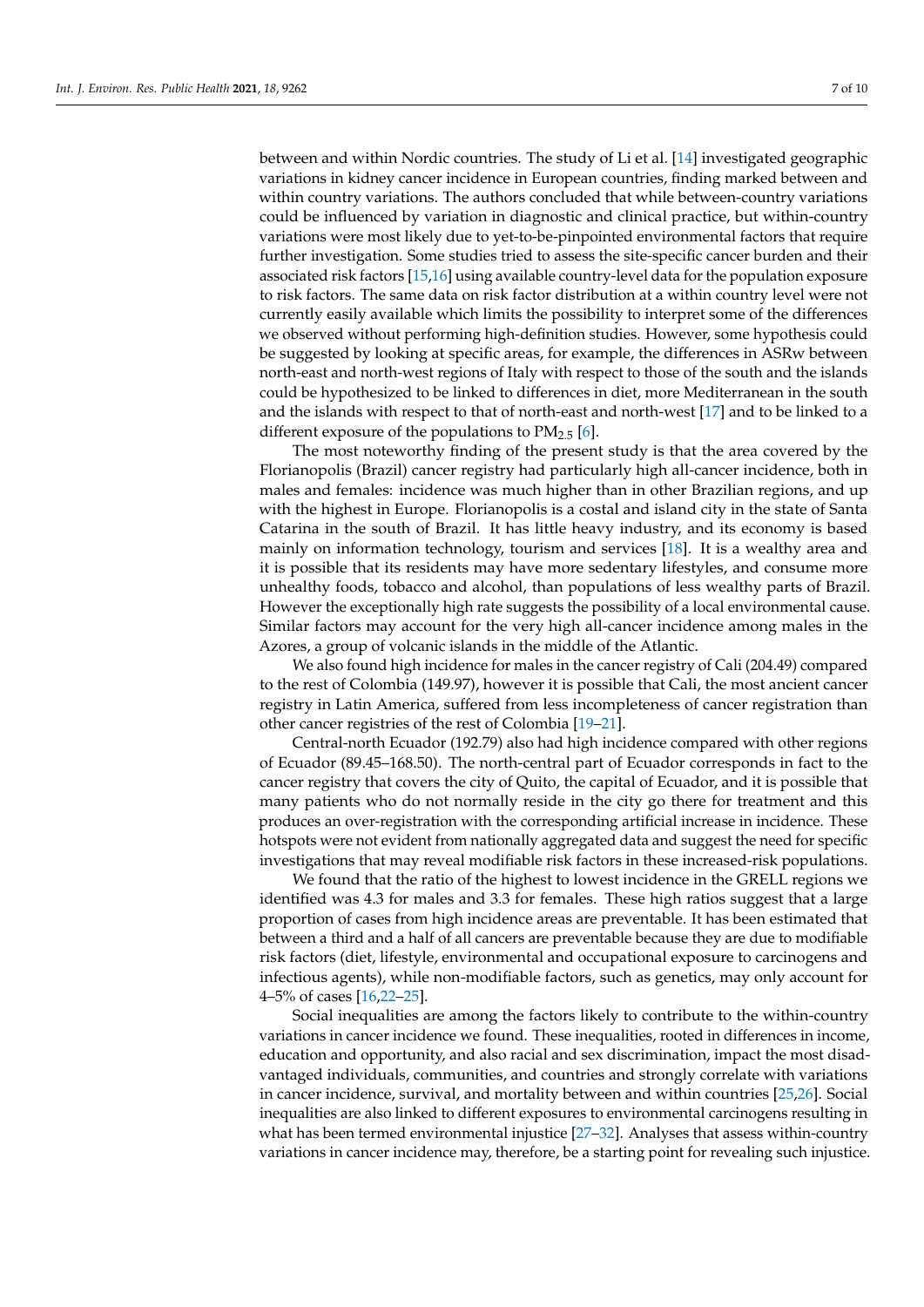A possible limitation of this study is that the cancer registries analysed may differ in completeness and data quality [\[19\]](#page-9-7), however the data we used had been accepted by the IARC for CI5 after numerous data quality checks had been performed [\[33\]](#page-9-14).

This main limitations of the present study arise from that fact that for several GRELL countries, incidence is available only in nationally aggregated form, rendering the identification of hotspots impossible. It is also impossible to identify hotspots in countries represented by cancer registries that cover just a small fraction of the area and population of those countries: The most conspicuous example in this study is Portugal which is represented solely by the small offshore registry of Azores. Old data suggest that incidence rates on mainland Portugal are much lower than those in the Azores [\[34\]](#page-9-15). We also emphasize that many of the countries investigated do not have nation-wide cancer registration so the within-country variations in cancer incidence we have documented are likely to be underestimates.

## **5. Conclusions**

To conclude, this study has identified within-country regions whose all cancer incidence rates are three to four-fold higher than those in other regions in the GRELL area. It is likely that such differences (particularly in Italy, Spain, Colombia and Ecuador) are beyond differences in registration completeness and reflect differences in levels of industrialisation and economic development, which in turn increase occupational and environmental exposure to carcinogens and adversely affect lifestyle factors that increase cancer risk. For other high incidence areas such as Florianopolis and Azores, other explanations are possible and deserve further investigation. Our findings suggest that national cancer incidence statistics should also be published by region or individual cancer registry and not agglomerated at the country level. We think that studies investigating incidence for specific cancer sites have to be encouraged in the GRELL area.

**Supplementary Materials:** The following are available online at [https://www.mdpi.com/article/](https://www.mdpi.com/article/10.3390/ijerph18179262/s1) [10.3390/ijerph18179262/s1,](https://www.mdpi.com/article/10.3390/ijerph18179262/s1) Table S1: Average annual person years by registry, Table S2: Overall, highest and lowest incidence (ASRw) in males, with r/R, for each geographic entity, Table S3: Overall, highest and lowest incidence (ASRw) in females with r/R, for each geographic entity.

**Author Contributions:** Conceptualization, P.C. and G.T.; Methodology, P.C. and G.T.; Validation, P.C., J.G., J.-L.B., E.C., G.T., G.G., M.B., A.S. and GRELL Geographic Analysis Working Group; Investigation, P.C., M.B. and A.S.; Data collection, GRELL Geographic Analysis Working Group; Writing—Original Draft Preparation, P.C.; Writing—Review and Editing, P.C., J.G., J.-L.B., E.C., G.T., G.G., M.B., A.S. and GRELL Geographic Analysis Working Group; Supervision, P.C.; Project Administration, P.C. All authors have read and agreed to the published version of the manuscript.

**Funding:** This research received no external funding.

**Institutional Review Board Statement:** Not applicable.

**Informed Consent Statement:** Not applicable.

**Data Availability Statement:** In this study we used only aggregated data available on web-sites accessible to the public.

**Acknowledgments:** The authors thank Don Ward for help with the English and for critically reading the manuscript. GRELL Geographic Analysis Working Group: Hospital de Urgência de Sergipe Gov. João Alves Filho, Aracaju, Brazil (Carlos A. Lima), Health Sciences Graduate Program, Federal University of Sergipe, Aracaju, Sergipe, Brazil, (Hianga Fayssa Siqueira), Health Sciences Graduate Program, Federal University of Sergipe, Aracaju, Sergipe, Brazil. (Marcela Sampaio Lima), Health Sciences Graduate Program, Federal University of Sergipe, Aracaju, Sergipe, Brazil, (Erika Costa Brito), Universidad Autónoma de Bucaramanga, Bucaramanga, Colombia (Claudia Janeth Uribe), Institute of Cancer SOLCA-Cuenca, Ecuador (Fray Cleiton Martinez Reyes), Belgian Cancer Registry, Brussels, Belgium, (Julie Francart), Luxembourg CR (Sophie Couffignal), Claudius Regaud Institute, IUCT-O, Tarn Cancer Registry, Toulouse, France (Pascale Grosclaude), Grenoble University Hospital, France (Marc Colonna), University Hospital of Guadeloupe, Pointe-à-Pitre, Guadeloupe, France (Jacqueline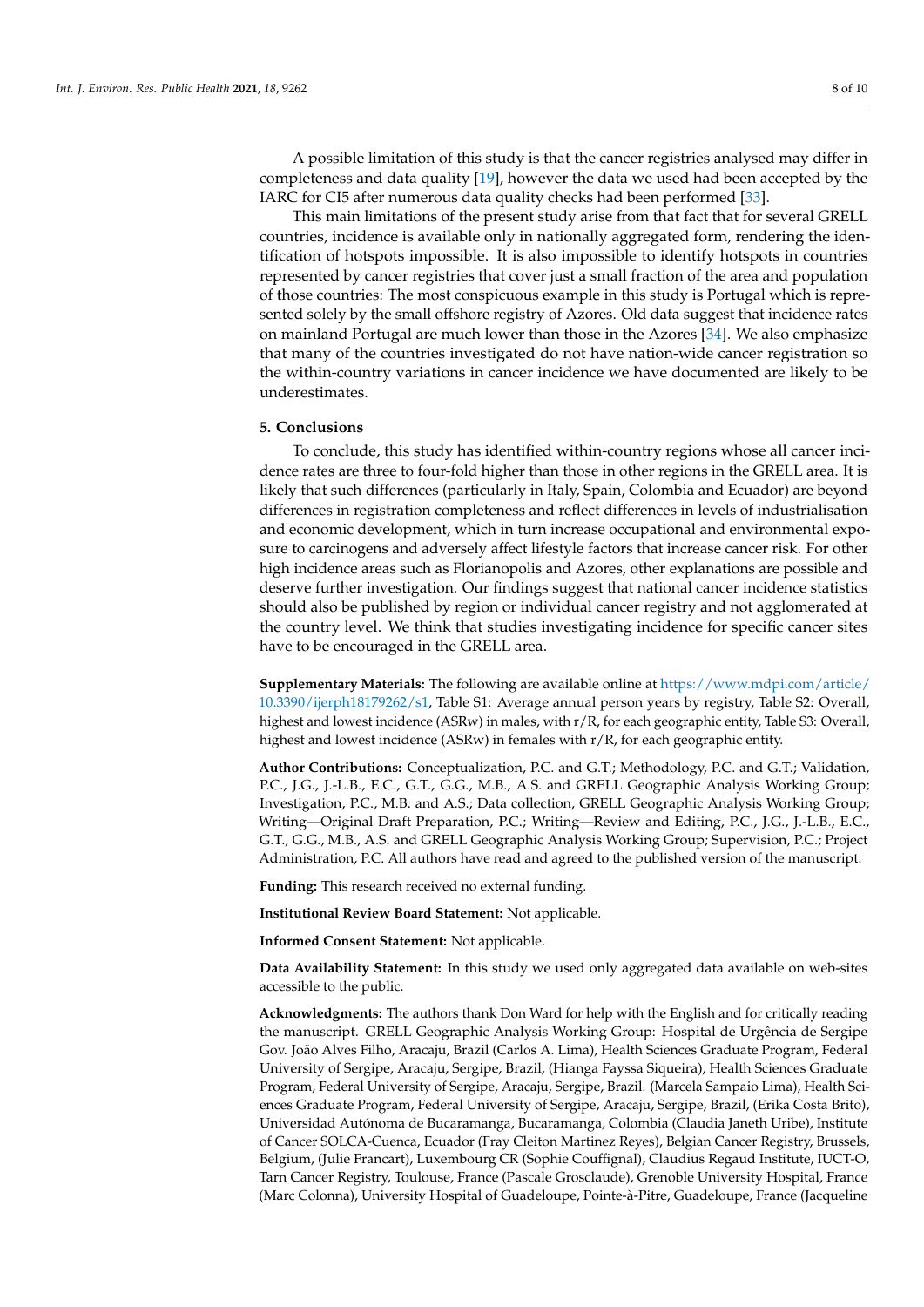Deloumeaux), Portuguese Oncology Institute of Porto, Portugal (Clara Castro), Registo Oncológico do Sul (Ana Miranda), Tarragona CR, Spain (Jaume Galceran), CIBER de Epidemiología y Salud Pública, CIBERESP FEDER-ERDF Instituto de Salud Carlos III, Madrid, Spain; Grupo de Investigación Riesgo Vascular en Navarra (RIVANA), Departamento de Salud, Gobierno de Navarra, Pamplona, Spain; Instituto de Salud Pública de Navarra, Departamento de Salud, Gobierno de Navarra, Pamplona, Spain (Eva Ardanaz Aicua), Hospitales Universitarios de Granada, Spain (Maria-Jose Sanchez-Perez), Epidemiology Unit and Girona Cancer Registry (UERCG), Oncology Coordination Plan, Department of Health, Autonomous Government of Catalonia, Catalan Institute of Oncology (ICO), Girona Biomedical Research Institute (IDIBGI), University of Girona, Girona, Spain (Rafael Marcos-Gragera), Vaud Tumour Registry, Centre for Primary Care and Public Health (Jean-Luc Bulliard), Geneva Cancer Registry, Global Health Institute, University of Geneva, Geneva, Switzerland (Robin Schaffar), Cancer Registry St. Gallen and Appenzell, St. Gallen, Switzerland (Christian Herrmann), Cancer Registry St. Gallen and Appenzell, St. Gallen, Switzerland (Mohsen Mousavi), Valais Cancer Registry, Valais, Switzerland (Isabelle Konzelmann),Epidemiologic Observatory, Cancer Registry, ATS di Pavia, Pavia, Italy (Lorenza Boschetti), Cancer Registry and Histopathology Department, Provincial Health Authority (ASP 7) Ragusa, Italy (Rosario Tumino), Sondrio Cancer Registry, Sondrio, Italy (Anna Clara Fanetti), Institute for cancer research, prevention and clinical network (ISPRO), Florence, Italy (Adele Caldarella), Institute for cancer research, prevention and clinical network (ISPRO), Florence, Italy (Teresa Intrieri), Romagna Cancer Registry, Romagna Cancer Institute (IRCCS Istituto Romagnolo Per Lo Studio Dei Tumori (IRST) "Dino Amadori"), Meldola, Forlì, Italy (Emanuele Crocetti), Cancer Registry Unit, Fondazione IRCCS Istituto Nazionale Tumori, Milan, Italy (Andrea Tittarelli), Cancer Registry Unit, Fondazione IRCCS Istituto Nazionale Tumori, Milan, Italy (Sabrina Fabiano), Cancer Registry Unit, Fondazione IRCCS Istituto Nazionale Tumori, Milan, Italy (Viviana Perotti), Fondazione IRCCS Istituto Nazionale Tumori, Milan, Italy (Giovanna Tagliabue), Environmental Epidemiology Unit, Fondazione IRCCS Istituto Nazionale (Alessandro Borgini), Environmental Epidemiology Unit, Fondazione IRCCS Istituto Nazionale (Martina Bertoldi), Environmental Epidemiology Unit, Fondazione IRCCS Istituto Nazionale (Paolo Contiero), Evaluative Epidemiology Unit, Fondazione IRCCS Istituto Nazionale Tumori, Milan, Italy (Gemma Gatta), Aosta Valley CR, Aosta, Italy (Maurizio Castelli), Aosta Valley CR, Aosta, Italy (Salvatore Bongiorno).

**Conflicts of Interest:** The authors declare no conflict of interest.

## **References**

- <span id="page-8-0"></span>1. Global Cancer Observatory (IARC): Global Cancer Burden in 2020. Available online: [https://infogram.com/globocan-2020-1h9j6](https://infogram.com/globocan-2020-1h9j6qg7xdp8v4g?live) [qg7xdp8v4g?live](https://infogram.com/globocan-2020-1h9j6qg7xdp8v4g?live) (accessed on 26 August 2021).
- <span id="page-8-1"></span>2. Group for Cancer Epidemiology and Registration in Latin Language Countries. Available online: <https://www.grell-network.org> (accessed on 26 August 2021).
- <span id="page-8-2"></span>3. International Agency for the Research on Cancer, Global Cancer Observatory. Available online: <https://gco.iarc.fr/causes/obesity> (accessed on 26 August 2021).
- <span id="page-8-3"></span>4. International Agency for the Research on Cancer, Global Cancer Observatory. Available online: [https://gco.iarc.fr/causes/](https://gco.iarc.fr/causes/infections) [infections](https://gco.iarc.fr/causes/infections) (accessed on 31 August 2021).
- <span id="page-8-4"></span>5. International Agency for the Research on Cancer, Global Cancer Observatory. Available online: <https://gco.iarc.fr/causes/uv> (accessed on 26 August 2021).
- <span id="page-8-5"></span>6. Van Donkelaar, A.; Martin, R.V.; Brauer, M.; Boys, B.L. Use of satellite observations for long-term exposure assessment of global concentrations of fine particulate matter. *Environ. Health Perspect.* **2015**, *123*, 135–143. [\[CrossRef\]](http://doi.org/10.1289/ehp.1408646)
- <span id="page-8-6"></span>7. Miranda-Filho, A.; Piñeros, M.; Ferlay, J.; Soerjomataram, I.; Monnereau, A.; Bray, F. Global patterns and trends in the incidence of non- Hodgkin lymphoma. *Cancer Causes Control* **2019**, *30*, 489–499. [\[CrossRef\]](http://doi.org/10.1007/s10552-019-01155-5)
- 8. Miranda-Filho, A.; Piñeros, M.; Ferlay, J.; Soerjomataram, I.; Monnereau, A.; Bray, F. Epidemiological patterns of leukaemia in 184 countries: A population-based study. *Lancet Haematol.* **2018**, *5*, e14–e24. [\[CrossRef\]](http://doi.org/10.1016/S2352-3026(17)30232-6)
- 9. Steliarova-Foucher, E.; Fidler, M.M.; Colombet, M.; Lacour, B.; Kaatsch, P.; Piñeros, M.; Soerjomataram, I.; Bray, F.; Coebergh, J.W.; Peris-Bonet, R.; et al. ACCIS contributors. Changing geographical patterns and trends in cancer incidence in children and adolescents in Europe, 1991-2010 (Automated Childhood Cancer Information System): A population-based study. *Lancet Oncol.* **2018**, *19*, 1159–1169. [\[CrossRef\]](http://doi.org/10.1016/S1470-2045(18)30423-6)
- <span id="page-8-7"></span>10. Bell, J.S.; Koffie, R.M.; Rattani, A.; Dewan, M.C.; Baticulon, R.E.; Qureshi, M.M.; Wahjoepramono, E.J.; Rosseau, G.; Park, K.; Nahed, B.V. Global incidence of brain and spinal tumors by geographic region and income level based on cancer registry data. *J. Clin. Neurosci.* **2019**, *66*, 121–127. [\[CrossRef\]](http://doi.org/10.1016/j.jocn.2019.05.003)
- <span id="page-8-8"></span>11. Cancer Incidence in Five Continents. Vol XI. Available online: <http://ci5.iarc.fr/CI5-XI/Default.aspx> (accessed on 31 August 2021).